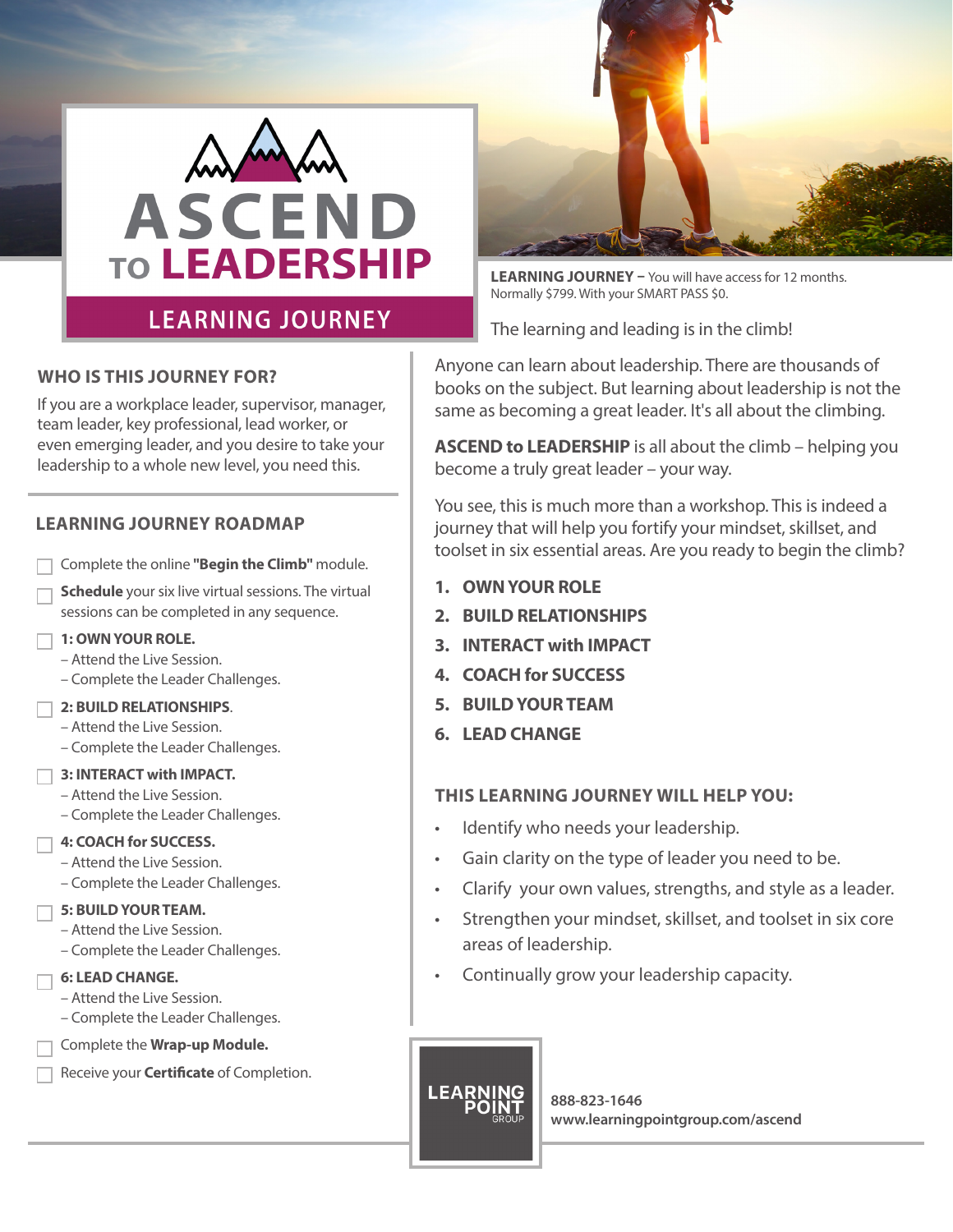

## **LEARNING JOURNEY**

# **WHAT CAN YOU EXPECT FROM THIS HANDS-ON AND INTERACTIVE LEARNING JOURNEY?**

- **• Six live virtual sessions.**
- **• Thirty leader challenge assignments.**
- **• Several online video lessons.**
- **• Online Leader Toolbox with over 30 tools.**
- **• Access to the learning platform for 12 months.**
- **• Easy access to Learning Point's support team.**

#### **WHAT RESULTS MATTER to YOU?**

With the right tools, workplace leaders can enhance desired results in very significant ways.

It's that simple and measurable.

The **ASCEND to LEADERSHIP** journey will equip you to master SIX CORE LEADERSHIP PRACTICES. Then, watch to see measurable improvements in quality, productivity, efficiency, and morale.

The entire learning process becomes integrated with your everyday work as a leader. Fun and effective.

Don't just "attend" another webinar. Fortify your mindset, skillset, and toolset as a leader.

The learning and the leading is in the climb.

So, let's get climbing.

## **WHAT OTHERS HAVE TO SAY**

*"Not your typical workshop. Refreshing."* – Manager

*"As usual, Mark and the Learning Point team hit another home run."* – Director of Production

*"I never realized how much more valuable these workshops can be when you actually continue working on stuff back in the real world. The whole thing is designed that way. Love the tools. Love the support from facilitators."* – Line Superintendent

*"This should be a must for all of our leaders - and their managers - and their managers - and those who should be coaching them."* – Service Manager

*"This is changing the way leaders learn. It's exciting. And effective. Great job! "* – VP of HR

*"The combination of classroom and real-life is a great idea. Coaches are the key. Great content and tools."*  – Director of Learning

*"I love the tools you can use right away. I plan to complete one key action packet each week. Takes commitment. But you don't get better at this stuff just thinking about it."*  – General Manager

*"Great session. Thank you. Looking forward to diving into the online tools."* – Administrative Manager

> **ASCEND TO LEADERSHIP is also available as a learning process you can bring inside your organization. Contact us for details and options.**

**888-823-1646 www.learningpointgroup.com/ascend**